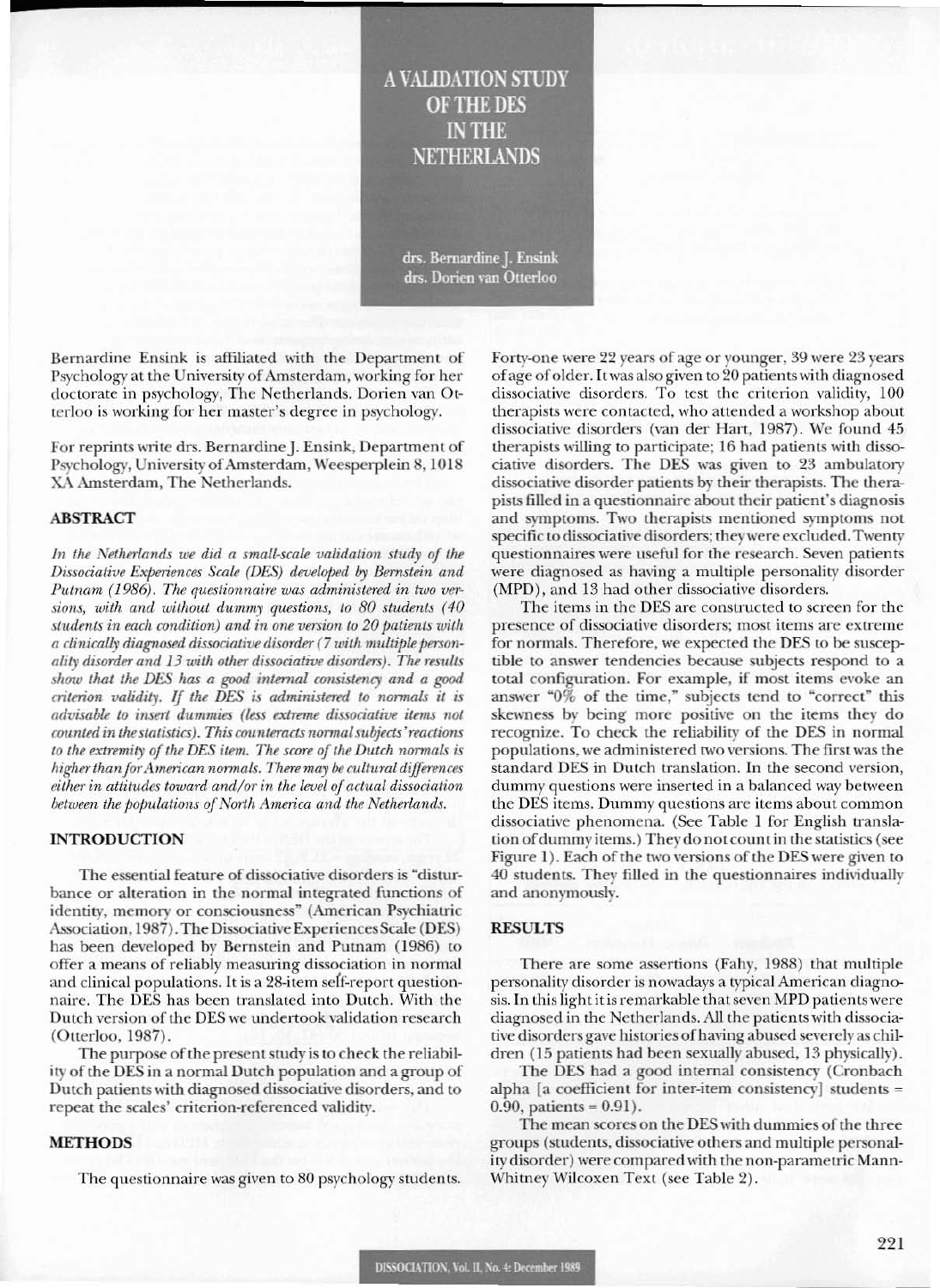## TABLE 1 **List of Dummies**

- 1. Some people sometimes have the experience that they walk to the kitchen and don't know anymore why they are there.
- Some people have the experience of listening to  $2.$ the radio and suddenly realize that they don't know what has been said.
- Some people are that much absorbed in a book 3. that they are unaware of other events happening around them.
- 4. Some people sometimes forget certain appointments.
- Some people sometimes notice that what has 5. been said to them enters into their minds later on.
- Some people sometimes have the experience 6. that for a moment they have forgotten what they were just doing.
- 7. Some people sometimes find that they have been acting automatically, without thinking over it.
- 8. Some people sometimes have the experience that they are mixing up two acts, for instance they throw away the sweets and put the paper in the mouth.
- 9. Some people sometimes have the experience that they have forgotten for a moment what they were just talking about.

| TABLE 2<br>Scores on the DES students, dissociative patients |                                                             |      |      |  |  |  |
|--------------------------------------------------------------|-------------------------------------------------------------|------|------|--|--|--|
|                                                              | Other<br>Dissoc. Disorders<br><b>Students</b><br><b>MPD</b> |      |      |  |  |  |
| mean                                                         | 17.3                                                        | 36.4 | 53.4 |  |  |  |
| median                                                       | 16.3                                                        | 40.7 | 55.4 |  |  |  |
| s.d.                                                         | 9.7                                                         | 11.7 | 11.0 |  |  |  |

The differences are significant (students/others,  $p<0.001$ ; MPD and others  $p < 0.005$ ).

We looked at other factors that might explain the difference between students and patients. Both groups differed in age (most students were between 20 and 30 years old, most patients between 31 and 47) and sex (35% of the students were male as were 15% of the patients). The younger the students, the more likely they will score high on DES. Moreover, the male students score higher on the DES than the female students. The differences in variables like sex and age were all in the direction that would have narrowed the gap between students and patients. This makes the conclusion that the difference between the groups is based on the level of dissociation quite plausible.

If we look closer at the data and compare the results of the students and the patients on each item (see Figure 1), we see that on all items except one the patients' score is higher than the students'. The students score higher on one item (#6), about being approached by somebody they don't know, but who insists that they have met before. This is a way for men in Holland to get in contact with a girl.

The results confirm Bernstein and Putnam's result: the DES has a good criterion validity. The median scores of the Dutch multiple personality disorder patients were comparable to the scores of the American MPDs (respectively 55.4 and 57.06).

There was a big spread in scores in the different subgroups. Therefore, it was not possible to specify a scoringinterval for multiple personalities.

The scores of the students on the two different versions of the DES are given in Table 3.

There is a consistent difference between the scores on the DES with and without dummies (Student's  $t p = .007$ ). The scores on the DES without the dummies is higher than the scores on the DES with the dummies. This result gives a confirmation to our expectation about the susceptibility of the DES to answer-tendencies as noted above. It is our opinion that by inserting dummies this tendency is counteracted.

A dummy is serving its role adequately if the students score high (>.30) on it and there is not that much difference between students and patients. All the dummies except one  $(\#4)$  are fulfilling their purpose. The insertion of the dummies in the DES does not seem to affect the patients' scorepattern. Their average score on the DES with dummies was the same as the average score on the standard DES.

The scores on the DES of the Dutch students (more than  $22$  years, median =  $21.8$ ;  $22$  years or less, median =  $25.3$ ) are higher than the scores of the Americans (normals' median  $= 4.38$ , students' median  $= 14.11$ .

If we consider the results of students on each item (Figure 1), we see that on nine items of the DES the normals score more than 20. The results are in Figure 1. These items are mainly about attention deficiencies and absorption (#2, 15, 17, 20, 24). On the black-out items the normals score less than  $10$  (#3, 4, 5, 8). Their score on the depersonalisation and derealisation items is less than  $10$  (#11, 13, 28) or between 10 and 20 (#7, 12, 16).

## **CONCLUSIONS**

This small scale study of the DES shows that this questionnaire has a good internal consistency and a good criterion validity. If a person scores high, MPD can be suspected. If a person scores low on the DES, one needs to be careful. Not all those afflicted with multiple personalities are aware